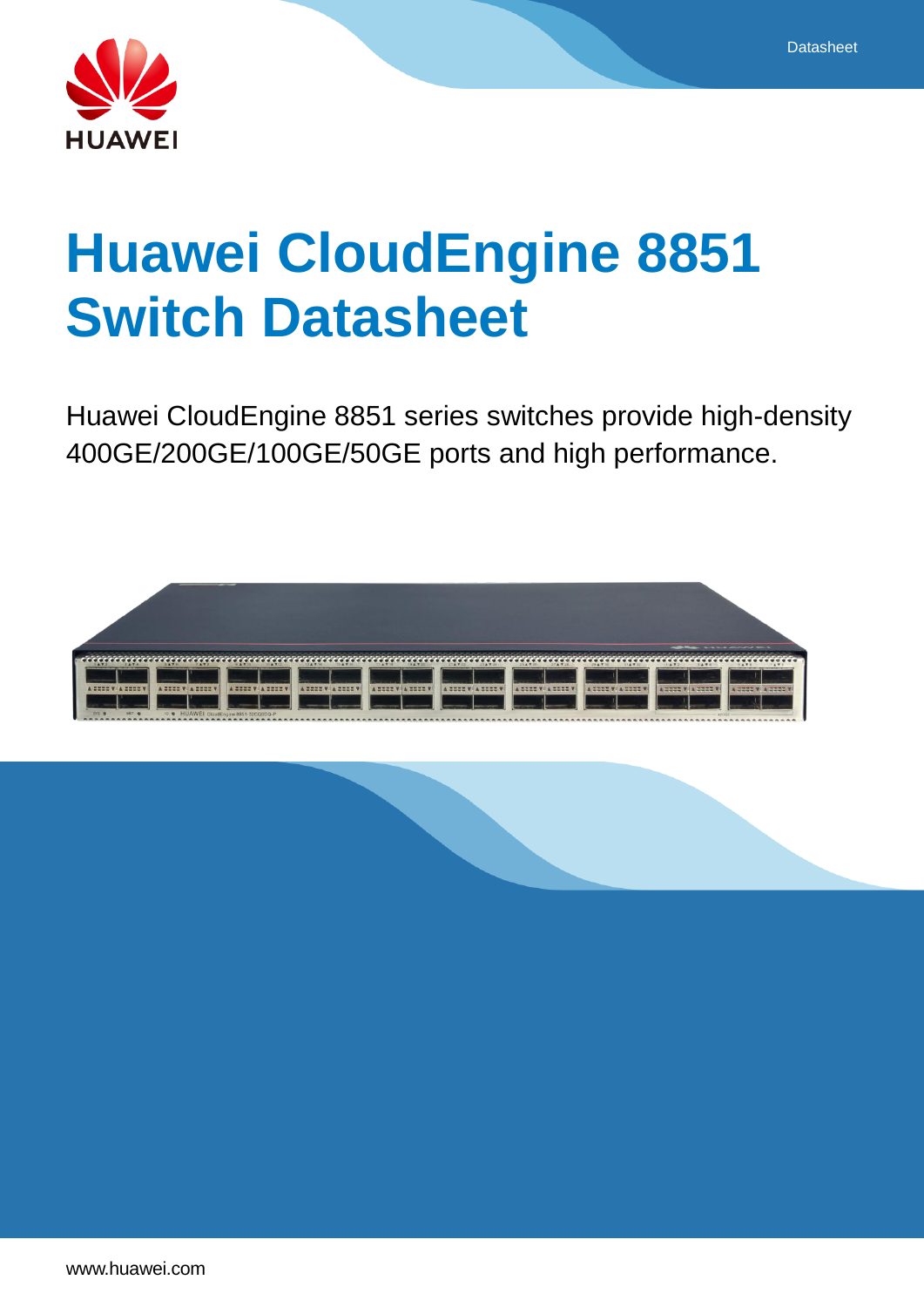# **Product Overview**

Huawei CloudEngine 8851 series switches are 100G Ethernet switches designed for data centers and high-end campus networks. The switches provide high-performance, high-density 400GE/200GE/100GE/50GE ports. CloudEngine 8851 series switches support extensive data center features. In addition, the CloudEngine 8851 series use a flexible airflow design (front-toback or back-to-front).

CloudEngine 8851 series can work with CloudEngine 16800 or CloudEngine 12800 series data center core switches to build elastic, virtual, and high-quality 400GE/100GE full-mesh networks, meeting requirements of cloud computing data centers.

CloudEngine 8851 series switches can function as core or aggregation switches on data center networks to help enterprises and carriers build a scalable data center network platform in the cloud computing era. They can also be used as aggregation or core switches for enterprise campus networks.

### Product Appearance

The CloudEngine 8851-32CQ8DQ-P provides 32\*100GE QSFP28 or 32\*200GE QSFP56 downlink ports, and 8\*400GE QSFP-DD uplink ports.



# **Product Characteristics**

### **High-Density 400GE/200GE/100GE/50GE Aggregation and Outstanding Switching Capacity**

 The CloudEngine 8851-32CQ8DQ-P provides 19.2 Tbps switching capacity, forwarding performance of 4,350 Mpps, and supports L2/L3 line-speed forwarding.

 The CloudEngine 8851-32CQ8DQ-P provides 32\*100GE QSFP28 ports, or 32\*200GE QSFP56 ports and 8\*400GE QSFP-DD ports. The CloudEngine 8851-32CQ8DQ-P can function as the core or aggregation switch on a data center or campus network.

### **Inter-device Link Aggregation, High Efficiency and Reliability**

 CloudEngine 8851 series support multi-chassis link aggregation group (M-LAG), which enables links of multiple switches to aggregate into one to implement device-level link backup.

- Switches in an M-LAG all work in active state to share traffic and back up each other, enhancing system reliability.
- Switches in an M-LAG can be upgraded independently. During the upgrade, other switches in the system take over traffic forwarding to ensure uninterrupted services.
- M-LAG supports dual-homing to Ethernet, VXLAN, and IP networks, allowing for flexible networking.

### **Virtualized Hardware Gateway, Enabling Quick Deployment**

 CloudEngine 8851 series can connect to a cloud platform through open APIs, facilitating unified management of virtual and physical networks.

 CloudEngine 8851 series can work with the industry's mainstream virtualization platforms. The virtualization function protects investments because services can be deployed quickly without requiring network changes.

• The hardware gateway deployment enables fast service deployment without changing the customer network, providing investment protection.

 CloudEngine 8851 series support Border Gateway Protocol - Ethernet VPN (BGP-EVPN), which can run as the VXLAN control plane to simplify VXLAN configuration within and between data centers.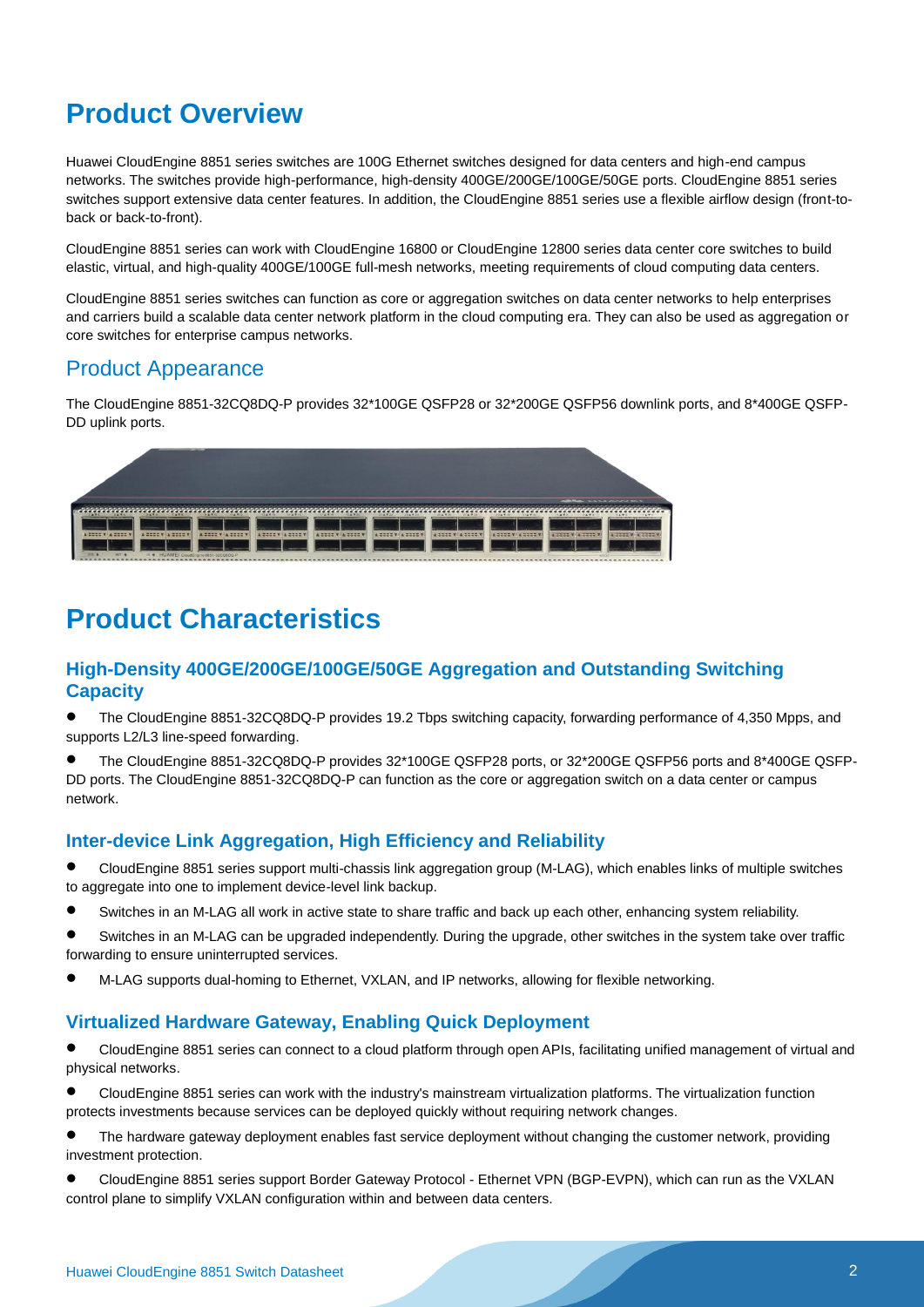### **Standard Interfaces, Enabling Openness and Interoperability**

- CloudEngine 8851 series support NETCONF and can work with Huawei iMaster NCE-Fabric.
- CloudEngine 8851 series support Ansible-based automatic configuration and open-source module release, expanding network functions and simplifying device management and maintenance.
- CloudEngine 8851 series can be integrated into mainstream SDN and cloud computing platforms flexibly and quickly.

### **ZTP, Implementing Automatic O&M**

 CloudEngine 8851 series support Zero Touch Provisioning (ZTP). ZTP enables the CloudEngine 8851 series to automatically obtain and load version files from a file server, freeing network engineers from onsite configuration and deployment. ZTP reduces labor costs and improves device deployment efficiency.

 ZTP provides built-in scripts through open APIs. Data center personnel can use a programming language they are familiar with, such as Python, to centrally configure network devices.

 ZTP decouples the configuration time of new devices from the device quantity and area distribution, which improves service provisioning efficiency.

### **FabricInsight-based Intelligent O&M**

 The CloudEngine 8851 provides telemetry technology to collect device data in real time and send the data to Huawei data center network analyzer iMaster NCE-FabricInsight. The iMaster NCE-FabricInsight analyzes network data based on the intelligent fault identification algorithm, accurately displays the real-time network status, effectively demarcates and locates faults in a timely manner, and identifies network problems that affect user experience, accurately guaranteeing user experience.

### **iMaster NCE-based Simplified Network Deployment**

 CloudEngine 8851 series switches can interconnect with iMaster NCE-Fabric through standard protocols such as NetConf and SNMP to implement network automatic management and control, providing more efficient and intelligent operation methods, simplifying network management, and reducing the OPEX.

### **Flexible Airflow Design, Improving Energy Efficiency**

Flexible front-to-back or back-to-front airflow design

 CloudEngine 8851 series use a strict front-to-back or back-to-front airflow design that isolates cold air channels from hot air channels. This design improves heat dissipation efficiency and meets design requirements of data center equipment rooms.

- Air can flow from front to back or back to front depending on the fans and power modules that are used.
- Redundant power modules and fans can be configured to ensure service continuity.

#### Innovative energy-saving technologies

 CloudEngine 8851 series have innovative energy-saving chips and can measure system power consumption in real time. The fan speed can be adjusted dynamically based on system consumption. These energy-saving technologies reduce O&M costs and contribute to a greener data center.

### **Clear Indicators, Simplifying Maintenance**

### Clear indicators

- **•** Port indicators clearly show the port status and port rate.
- State and stack indicators on both the front and rear panels enable users to maintain the switch from either side.

 CloudEngine 8851 series support remote positioning. Remote positioning indicators enable users to easily identify the switches they want to maintain in an equipment room full of devices.

#### Simple maintenance

- The management port, fans, and power modules are on the front panel, which facilitates device maintenance.
- Data ports are located at the rear, facing servers. This simplifies cabling.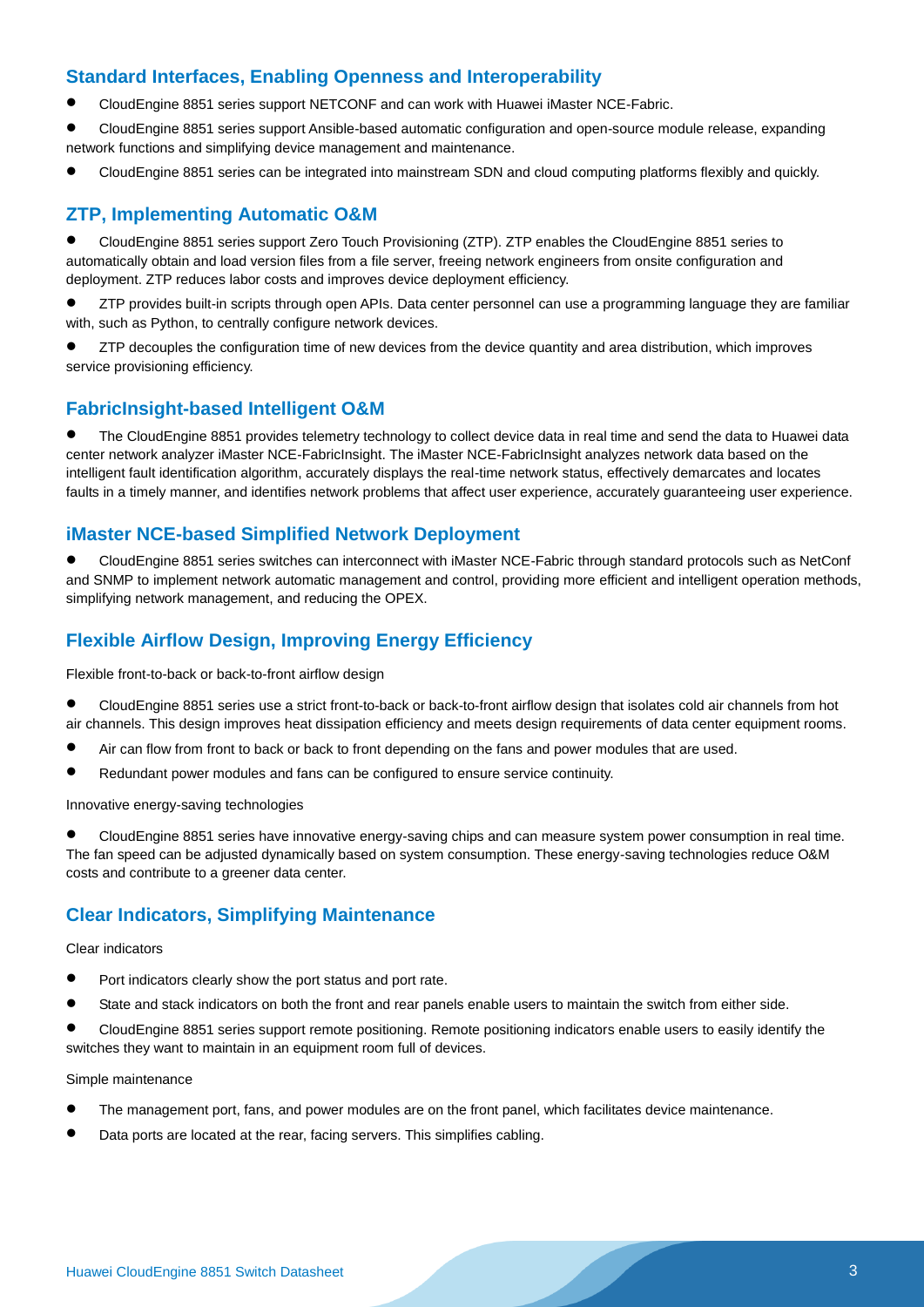### **Licensing**

CloudEngine 8851 supports Huawei IDN One Software (N1 mode for short) licensing mode. The CloudFabric N1 business model combines the NCE controller, analyzer, and CloudEngine switch software for use in a range of common scenarios. This simplifies transactions, provides customers with more functions and value, and protects their software investment with Software License Portability.

| <b>Product</b>                          | <b>Feature</b>                                                                                                                | <b>N1 Mandatory Software Packages</b> |            |                      | N1 Add-on Software Packages |                                                                                 |                                                           |
|-----------------------------------------|-------------------------------------------------------------------------------------------------------------------------------|---------------------------------------|------------|----------------------|-----------------------------|---------------------------------------------------------------------------------|-----------------------------------------------------------|
| CloudEngine<br>8851 series<br>switch    |                                                                                                                               | Foundation                            | Advanced   | Premium              | Security<br>Function        | Al Fabric<br><b>RDMA</b><br>Application<br>Acceleratio<br>n Function<br>Package | Multi-<br>cloud<br>Multi-DC<br>Value-<br>added<br>Package |
|                                         | Basic<br>software                                                                                                             | $\sqrt{}$                             | $\sqrt{}$  | $\sqrt{ }$           |                             |                                                                                 |                                                           |
|                                         | IP <sub>v6</sub>                                                                                                              | $\sqrt{}$                             | $\sqrt{}$  | $\sqrt{\phantom{a}}$ |                             |                                                                                 |                                                           |
|                                         | <b>VXLAN</b>                                                                                                                  | $\sqrt{\phantom{a}}$                  | $\sqrt{}$  | $\sqrt{ }$           |                             |                                                                                 |                                                           |
|                                         | Lossless<br>upgrade                                                                                                           | $\sqrt{ }$                            | $\sqrt{}$  | $\sqrt{\phantom{a}}$ |                             |                                                                                 |                                                           |
|                                         | Telemetry                                                                                                                     | $\sqrt{\phantom{a}}$                  | $\sqrt{}$  | $\sqrt{\phantom{a}}$ |                             |                                                                                 |                                                           |
|                                         | <b>NSH</b>                                                                                                                    |                                       | $\sqrt{}$  | $\sqrt{}$            |                             |                                                                                 |                                                           |
|                                         | MACsec                                                                                                                        |                                       |            |                      | $\sqrt{}$                   |                                                                                 |                                                           |
|                                         | LLETH                                                                                                                         |                                       |            |                      |                             | $\sqrt{ }$                                                                      |                                                           |
|                                         | AI ECN                                                                                                                        |                                       |            |                      |                             | $\sqrt{ }$                                                                      |                                                           |
| iMaster<br>NCE-Fabric                   | Automatic<br>deployment<br>function                                                                                           | $\sqrt{}$                             | $\sqrt{ }$ | $\sqrt{\phantom{a}}$ |                             |                                                                                 |                                                           |
|                                         | <b>Basic intent</b><br>functions<br>(simulation<br>and<br>verification,<br>and network-<br>wide<br>configuration<br>rollback) |                                       |            | $\sqrt{ }$           |                             |                                                                                 |                                                           |
|                                         | Multi-cloud<br>multi-DC<br>function                                                                                           |                                       |            |                      |                             |                                                                                 | $\sqrt{ }$                                                |
| <b>iMaster</b><br>NCE-<br>FabricInsight | Basic<br>network<br>analysis<br>functions of<br>telemetry                                                                     | $\sqrt{}$                             | $\sqrt{ }$ | $\sqrt{ }$           |                             |                                                                                 |                                                           |
|                                         | Network<br>health<br>evaluation                                                                                               |                                       | $\sqrt{ }$ | $\sqrt{}$            |                             |                                                                                 |                                                           |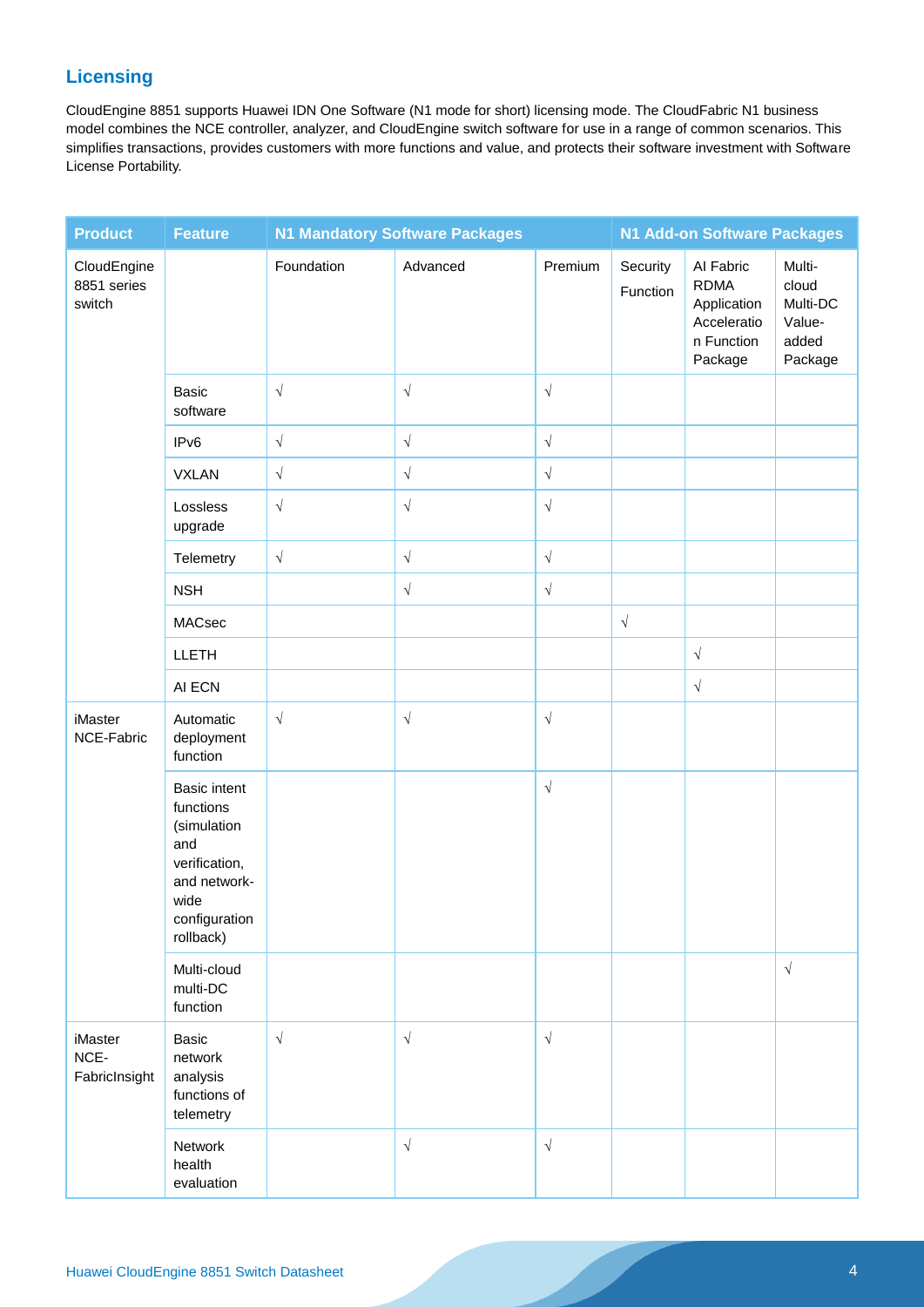| <b>Product</b>                                                                      | <b>Feature</b>                                                                          | <b>N1 Mandatory Software Packages</b>                                                                                                                                                                                 |  |                                                                              | N1 Add-on Software Packages |  |  |
|-------------------------------------------------------------------------------------|-----------------------------------------------------------------------------------------|-----------------------------------------------------------------------------------------------------------------------------------------------------------------------------------------------------------------------|--|------------------------------------------------------------------------------|-----------------------------|--|--|
|                                                                                     | Value-added<br>functions for<br>network<br>traffic<br>analysis<br>(managing<br>100 VMs) |                                                                                                                                                                                                                       |  | $\sqrt{}$                                                                    |                             |  |  |
| <b>Version Mapping</b>                                                              |                                                                                         | Select one from three options. The Advanced<br>software package contains functions of the<br>Foundation software package, and the Premium<br>software package contains functions of the<br>Advanced software package. |  | It is used with the Foundation,<br>Advanced, or Premium software<br>package. |                             |  |  |
| For details about product function differences, refer to the product documentation. |                                                                                         |                                                                                                                                                                                                                       |  |                                                                              |                             |  |  |

Note: For detailed information of Huawei CloudFabric N1 business model, visit [https://e.huawei.com/en/material/networking/dcswitch/03a0e69bfa2c4f168323ba94a75f1f09.](https://e.huawei.com/en/material/networking/dcswitch/03a0e69bfa2c4f168323ba94a75f1f09)

# **Product Specifications**

Note: This content is applicable only to regions outside Chinese mainland. Huawei reserves the right to interpret this content.

### Functions and Features

| <b>Item</b>            | CloudEngine 8851-32CQ8DQ-P                                           |  |  |
|------------------------|----------------------------------------------------------------------|--|--|
| Device virtualization  | M-LAG                                                                |  |  |
| Network virtualization | <b>VXLAN</b>                                                         |  |  |
|                        | <b>BGP-EVPN</b>                                                      |  |  |
| <b>SDN</b>             | iMaster NCE-Fabric                                                   |  |  |
| Network convergence    | PFC and AI ECN                                                       |  |  |
|                        | RDMA and RoCE (RoCEv1 and RoCEv2)                                    |  |  |
| Programmability        | OPS programming                                                      |  |  |
|                        | OpenFlow                                                             |  |  |
|                        | Ansible-based automatic configuration and open-source module release |  |  |
| Traffic analysis       | NetStream                                                            |  |  |
| <b>VLAN</b>            | Adding access, trunk, and hybrid interfaces to VLANs                 |  |  |
|                        | Default VLAN                                                         |  |  |
| <b>MAC</b> address     | Dynamic learning and aging of MAC address entries                    |  |  |
|                        | Static, dynamic, and blackhole MAC address entries                   |  |  |
|                        | Packet filtering based on source MAC addresses                       |  |  |
|                        | MAC address limiting based on ports and VLANs                        |  |  |
| IP routing             | IPv4 routing protocols, such as RIP, OSPF, IS-IS, and BGP            |  |  |
|                        | IPv6 routing protocols, such as RIPng, OSPFv3, IS-ISv6, and BGP4+    |  |  |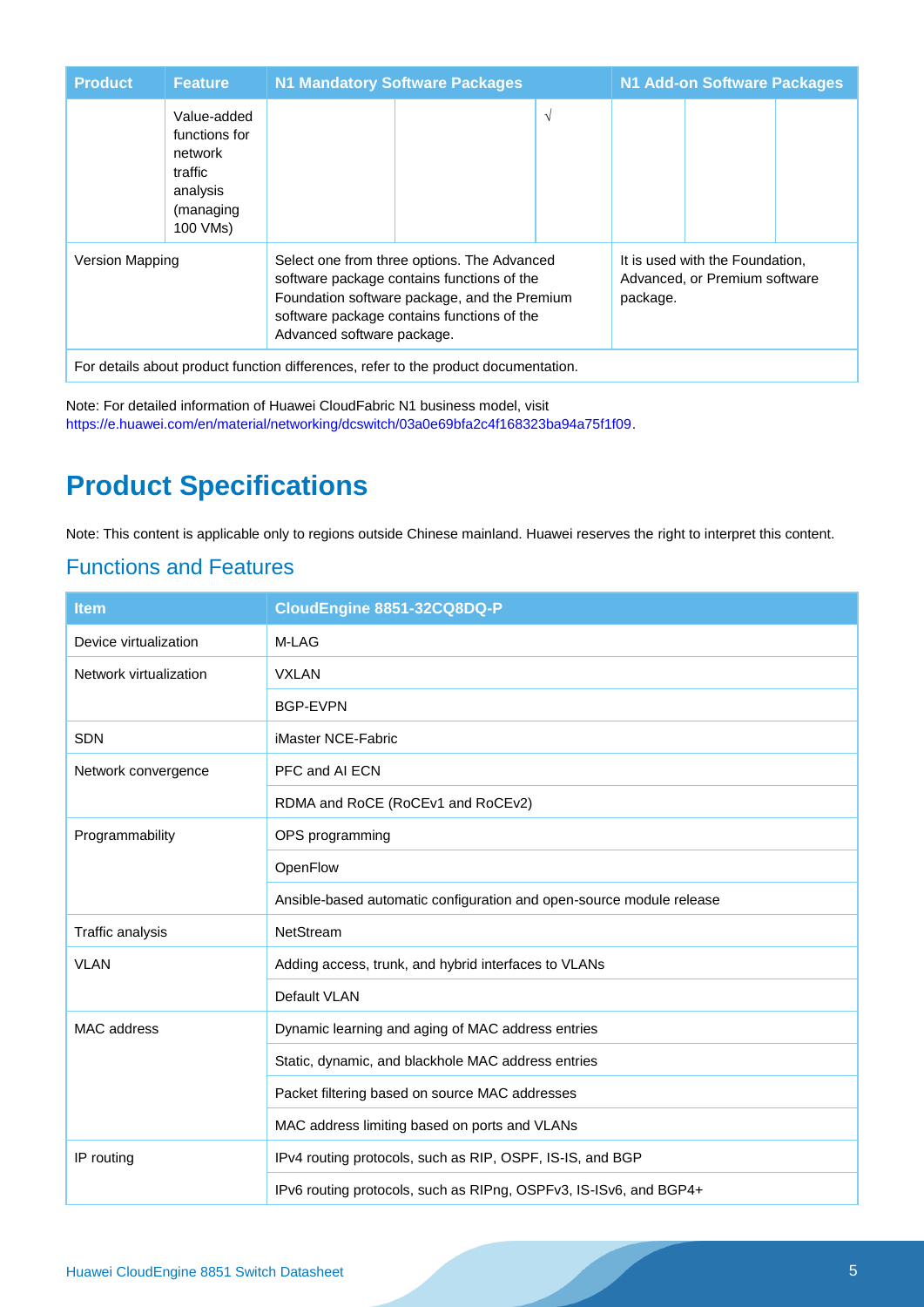| <b>Item</b>              | CloudEngine 8851-32CQ8DQ-P                                                          |  |  |
|--------------------------|-------------------------------------------------------------------------------------|--|--|
| IP <sub>v6</sub>         | VXLAN over IPv6                                                                     |  |  |
|                          | IPv6 VXLAN over IPv4                                                                |  |  |
|                          | IPv6 Neighbor Discovery (ND)                                                        |  |  |
|                          | Path MTU Discovery (PMTU)                                                           |  |  |
|                          | TCP6, IPv6 ping, IPv6 tracert, IPv6 socket, UDP6, and raw IPv6                      |  |  |
| Multicast                | Multicast routing protocols such as IGMP, PIM-SM, PIM-DM and MSDP                   |  |  |
|                          | IGMP snooping                                                                       |  |  |
|                          | IGMP proxy                                                                          |  |  |
|                          | Fast leaving of multicast member interfaces                                         |  |  |
|                          | Multicast traffic suppression                                                       |  |  |
| Reliability              | Link Aggregation Control Protocol (LACP)                                            |  |  |
|                          | STP, RSTP, VBST, and MSTP                                                           |  |  |
|                          | <b>BPDU</b> protection                                                              |  |  |
|                          | Smart Link and multi-instance                                                       |  |  |
|                          | Hardware-based Bidirectional Forwarding Detection (BFD)                             |  |  |
|                          | VRRP, VRRP load balancing, and BFD for VRRP                                         |  |  |
|                          | BFD for BGP/IS-IS/OSPF/static route                                                 |  |  |
|                          | <b>BFD for VXLAN</b>                                                                |  |  |
| QoS                      | Traffic classification based on Layer 2, Layer 3, Layer 4, and priority information |  |  |
|                          | ACL, CAR, re-marking, and scheduling                                                |  |  |
|                          | Queue scheduling modes such as PQ, DRR, and PQ+DRR                                  |  |  |
|                          | Congestion avoidance mechanisms, including WRED and tail drop                       |  |  |
|                          | Traffic shaping                                                                     |  |  |
| Intelligent O&M          | Network-wide path detection                                                         |  |  |
|                          | Telemetry                                                                           |  |  |
|                          | ERSPAN+                                                                             |  |  |
|                          | <b>IOAM</b>                                                                         |  |  |
|                          | AnyFlow                                                                             |  |  |
|                          | Intelligent traffic analysis                                                        |  |  |
|                          | Packet event                                                                        |  |  |
|                          | ERSPAN+                                                                             |  |  |
|                          | Statistics on the buffer microburst status                                          |  |  |
|                          | VXLAN OAM: VXLAN ping and VXLAN tracert                                             |  |  |
| Intelligent and Lossless | PFC deadlock prevention                                                             |  |  |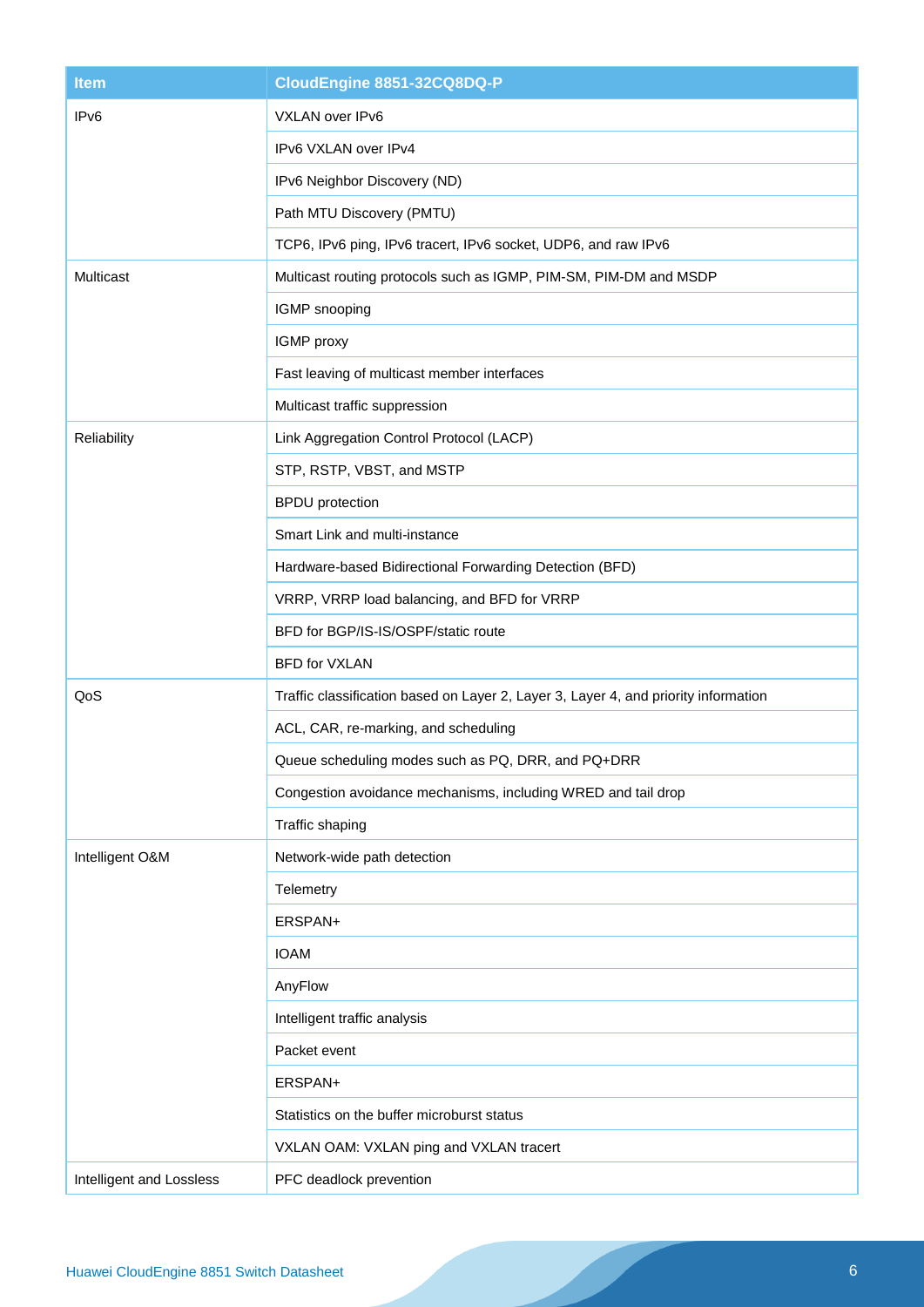| <b>Item</b>             | CloudEngine 8851-32CQ8DQ-P                                                                                |  |  |
|-------------------------|-----------------------------------------------------------------------------------------------------------|--|--|
| <b>Network</b>          | AI ECN                                                                                                    |  |  |
|                         | <b>ECN</b> overlay                                                                                        |  |  |
|                         | Intelligent Quantized Congestion Notification (iQCN)                                                      |  |  |
| Configuration and       | Console, Telnet, and SSH terminals                                                                        |  |  |
| maintenance             | Network management protocols, such as SNMPv1/v2/v3                                                        |  |  |
|                         | File upload and download through FTP and TFTP                                                             |  |  |
|                         | BootROM upgrade and remote upgrade                                                                        |  |  |
|                         | Hot patches                                                                                               |  |  |
|                         | User operation logs                                                                                       |  |  |
|                         | Zero Touch Provisioning (ZTP)                                                                             |  |  |
| Security and management | <b>MACsec</b>                                                                                             |  |  |
|                         | Command line authority control based on user levels, preventing unauthorized users from<br>using commands |  |  |
|                         | Defense against DoS attacks, ARP storms, and ICMP attacks                                                 |  |  |
|                         | Port isolation, port security, and sticky MAC                                                             |  |  |
|                         | Binding of the IP address, MAC address, port number, and VLAN ID                                          |  |  |
|                         | Authentication methods, including AAA, RADIUS, and HWTACACS                                               |  |  |
|                         | Remote Network Monitoring (RMON)                                                                          |  |  |

## Performance and Scalability

| <b>Item</b>                                          | CloudEngine 8851-32CQ8DQ-P |
|------------------------------------------------------|----------------------------|
| Maximum number of MAC address entries                | 800K                       |
| Maximum number of routes (FIB IPv4/IPv6)             | 1M/256K                    |
| ARP table size                                       | 128K                       |
| Maximum number of VRFs                               | 4K                         |
| IPv6 ND table size                                   | 128K                       |
| Maximum number of VRRP groups                        | 1024                       |
| Maximum number of ECMP paths                         | 128                        |
| Maximum number of VXLAN bridge domains               | 16K                        |
| Maximum number of BDIF interfaces                    | 32K                        |
| Maximum number of virtual tunnel endpoints (VTEPs)   | 16K                        |
| Maximum number of LAGs                               | 1024                       |
| Maximum number of links in a LAG                     | 128                        |
| Maximum number of MSTIs                              | 64                         |
| Maximum number of VLANs where VBST can be configured | 1000                       |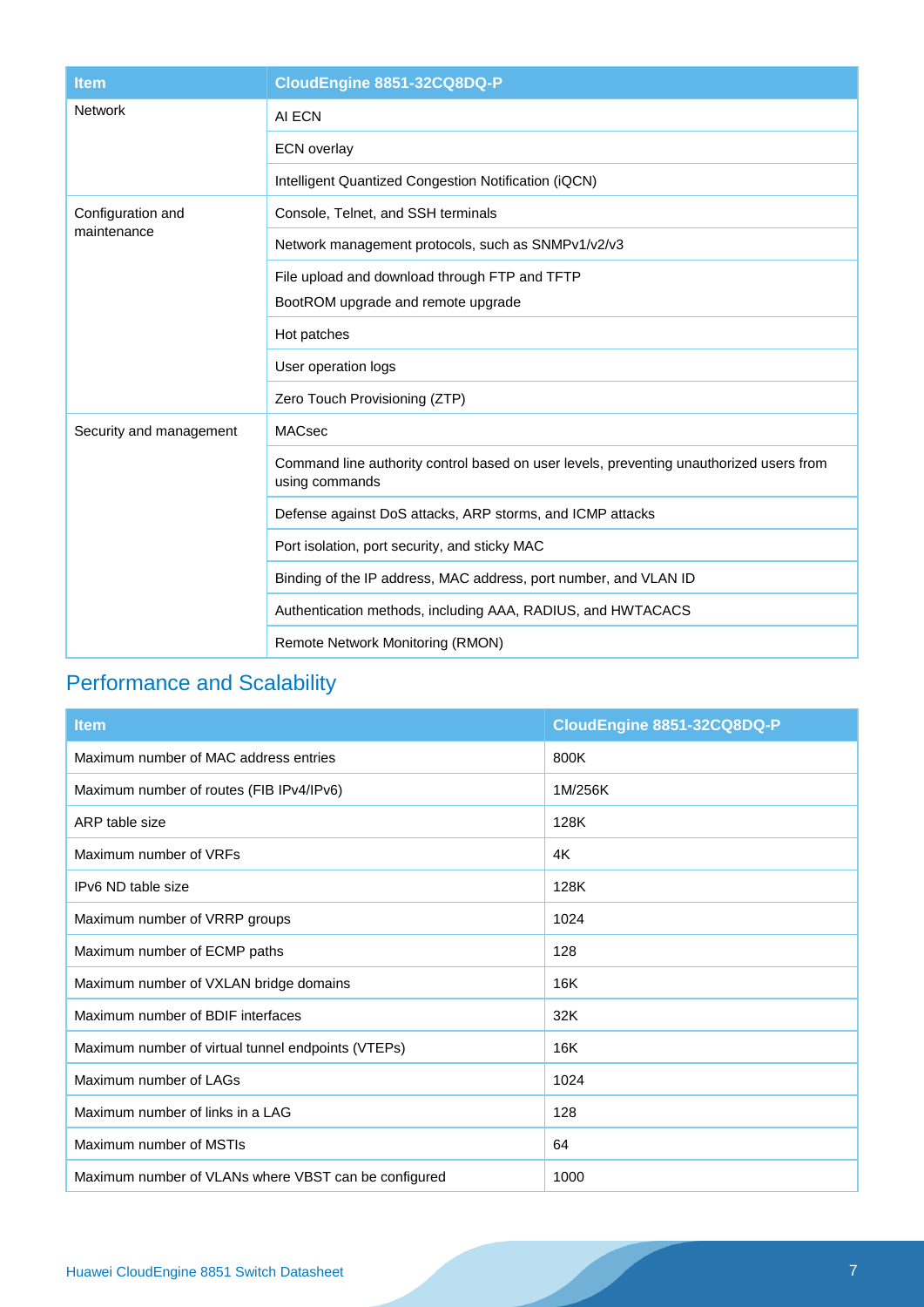Note: This specification may vary between different scenarios. Contact Huawei for details.

### Hardware Specifications

| <b>Item</b>                      |                                                                                                                                                                             | CloudEngine 8851-32CQ8DQ-P                                                                                                                                                                                                                     |  |  |
|----------------------------------|-----------------------------------------------------------------------------------------------------------------------------------------------------------------------------|------------------------------------------------------------------------------------------------------------------------------------------------------------------------------------------------------------------------------------------------|--|--|
| Physical features                | Dimensions (W x D x H)                                                                                                                                                      | 442 mm x 600 mm x 43.6 mm                                                                                                                                                                                                                      |  |  |
|                                  | Weight (excluding optical<br>transceivers, power modules,<br>and fan assemblies/including<br>AC power modules and fan<br>assemblies, excluding optical<br>transceivers, kg) | 9.1/12.2                                                                                                                                                                                                                                       |  |  |
|                                  | Switching capacity (Tbit/s)                                                                                                                                                 | 19.2                                                                                                                                                                                                                                           |  |  |
|                                  | Forwarding performance (Mpps)                                                                                                                                               | 4350                                                                                                                                                                                                                                           |  |  |
| 40/100GE QSFP28 ports            |                                                                                                                                                                             | 32                                                                                                                                                                                                                                             |  |  |
| 200GE QSFP56 ports <sup>1</sup>  |                                                                                                                                                                             | 32                                                                                                                                                                                                                                             |  |  |
| 400GE QSFP-DD ports <sup>1</sup> |                                                                                                                                                                             | 8                                                                                                                                                                                                                                              |  |  |
| Management                       | Out-of-band management port                                                                                                                                                 | 1 x GE RJ45 management interface                                                                                                                                                                                                               |  |  |
| interface                        | Console port                                                                                                                                                                | 1 x RJ45 interface                                                                                                                                                                                                                             |  |  |
|                                  | USB port                                                                                                                                                                    | 1                                                                                                                                                                                                                                              |  |  |
| CPU                              | Main frequency (GHz)                                                                                                                                                        | 1.4                                                                                                                                                                                                                                            |  |  |
|                                  | Number of cores                                                                                                                                                             | 4                                                                                                                                                                                                                                              |  |  |
| Storage                          | <b>RAM</b>                                                                                                                                                                  | 8 GB                                                                                                                                                                                                                                           |  |  |
|                                  | NOR flash                                                                                                                                                                   | 64 MB                                                                                                                                                                                                                                          |  |  |
|                                  | NAND flash                                                                                                                                                                  | 4 GB                                                                                                                                                                                                                                           |  |  |
| System                           | System buffer                                                                                                                                                               | 64 MB                                                                                                                                                                                                                                          |  |  |
| Power supply                     | Power modules                                                                                                                                                               | 1200 W AC                                                                                                                                                                                                                                      |  |  |
|                                  | Rated voltage range (V)                                                                                                                                                     | AC: 100 V to 240 V                                                                                                                                                                                                                             |  |  |
|                                  | Maximum voltage range (V)                                                                                                                                                   | AC: 90 V to 290 V                                                                                                                                                                                                                              |  |  |
|                                  | Maximum input current                                                                                                                                                       | AC 600 W: 100 V to 240 V, 8 A                                                                                                                                                                                                                  |  |  |
|                                  | Typical power                                                                                                                                                               | 32 x 200GE + 8 x 400GE: 590 W (50% traffic load, copper cables for<br>all ports, normal temperature, dual power modules)                                                                                                                       |  |  |
|                                  |                                                                                                                                                                             | 32 x 100GE + 8 x 400GE: 560 W (50% traffic load, copper cables for<br>all ports, normal temperature, dual power modules); 693 W (50%<br>traffic load, short-distance optical modules for all ports, normal<br>temperature, dual power modules) |  |  |
|                                  | Maximum power                                                                                                                                                               | 32 x 200GE + 8 x400GE: 1152 W (100% traffic load, all downlink<br>ports with 2 W 50GE optical modules, all uplink ports with 6.5 W<br>200GE optical modules, 40°C, dual power modules)                                                         |  |  |
|                                  |                                                                                                                                                                             | 32 x 100GE + 8 x 400GE: 973 W (100% traffic load, all downlink<br>ports with 1.5 W 25GE optical modules, all uplink ports with 5 W<br>100GE optical modules, 40°C, dual power modules)                                                         |  |  |
|                                  | Frequency (AC, Hz)                                                                                                                                                          | 50/60                                                                                                                                                                                                                                          |  |  |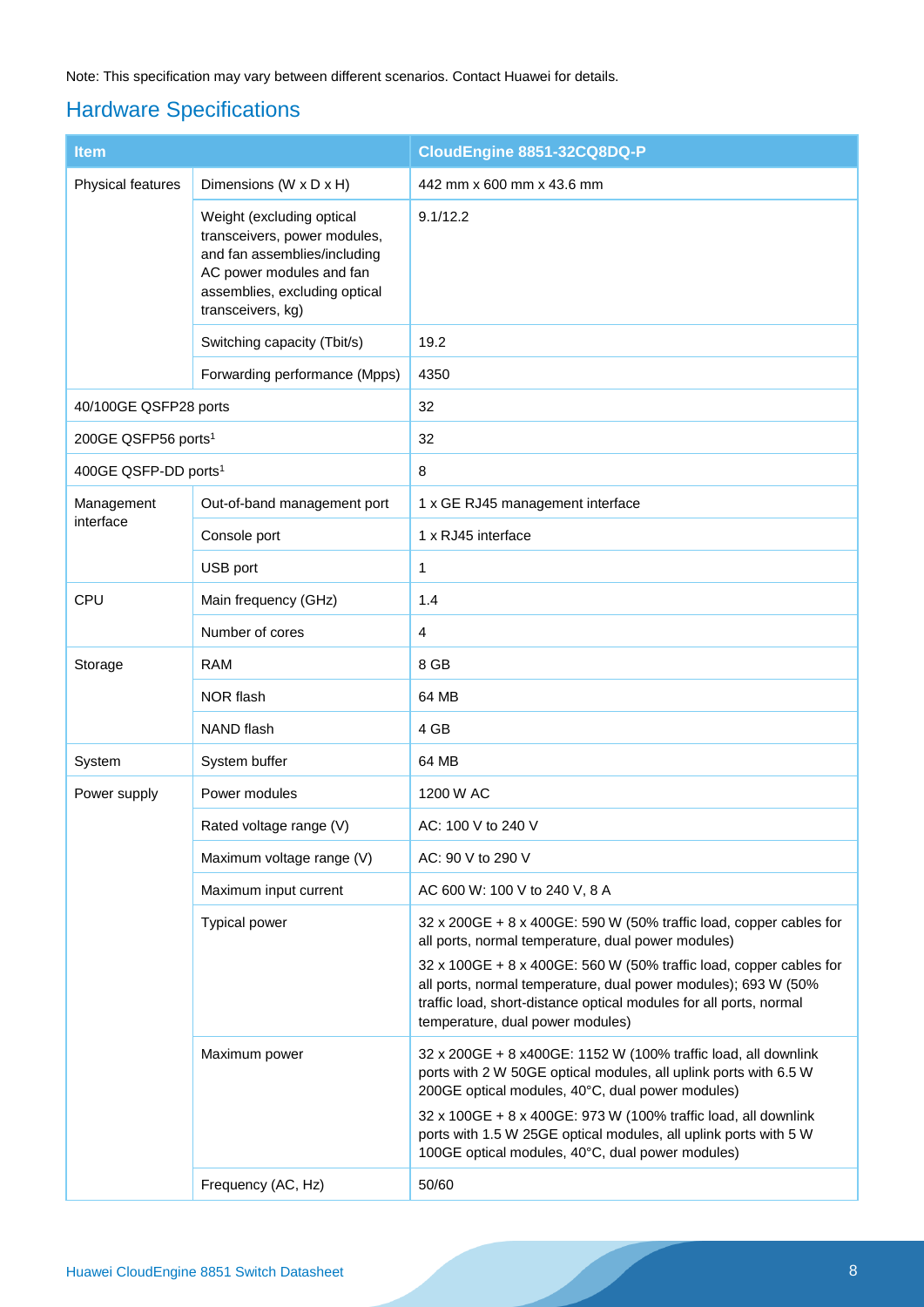| <b>Item</b>                   |                                         | CloudEngine 8851-32CQ8DQ-P                                                                                                                                                                                                                                                                                                                                                                      |
|-------------------------------|-----------------------------------------|-------------------------------------------------------------------------------------------------------------------------------------------------------------------------------------------------------------------------------------------------------------------------------------------------------------------------------------------------------------------------------------------------|
| Heat dissipation              | Heat dissipation mode                   | Air cooling                                                                                                                                                                                                                                                                                                                                                                                     |
|                               | Number of fan trays                     | 6                                                                                                                                                                                                                                                                                                                                                                                               |
|                               | Heat dissipation airflow                | Front-to-back or back-to-front airflow                                                                                                                                                                                                                                                                                                                                                          |
|                               | Maximum heat consumption<br>(BTU/hour)  | 32 x 200GE + 8 x400GE: 3927 BTU/hour (100% traffic load, all<br>downlink ports with 2 W 50GE optical modules, all uplink ports with<br>6.5 W 200GE optical modules, 40°C, dual power modules)<br>32 x 100GE + 8 x 400GE: 3323 BTU/hour (100% traffic load, all<br>downlink ports with 1.5 W 25GE optical modules, all uplink ports with<br>5 W 100GE optical modules, 40°C, dual power modules) |
| Environment<br>specifications | Long-term operating<br>temperature (°C) | 0°C to 40°C (0-1800 m)<br>The temperature decreases by 1°C each time the altitude increases<br>by 220 m.                                                                                                                                                                                                                                                                                        |
|                               | Storage temperature (°C)                | $-40^{\circ}$ C to $+70^{\circ}$ C                                                                                                                                                                                                                                                                                                                                                              |
|                               | Relative humidity                       | 5% to 95%                                                                                                                                                                                                                                                                                                                                                                                       |
|                               | Operating altitude (m)                  | Up to 5000                                                                                                                                                                                                                                                                                                                                                                                      |
|                               | Sound power at 27°C (dBA)               | Front-to-back airflow: < 74<br>Back-to-front airflow: $<$ 73                                                                                                                                                                                                                                                                                                                                    |
|                               | Sound power at 40°C (dBA)               | Front-to-back airflow: $< 87$<br>Back-to-front airflow: < 86                                                                                                                                                                                                                                                                                                                                    |
|                               | Sound pressure at 27°C (dBA)            | Front-to-back airflow: 59 on average (maximum: 64)<br>Back-to-front airflow: 58 on average (maximum: 63)                                                                                                                                                                                                                                                                                        |
|                               | Surge protection                        | AC power supply protection: 6 kV in common mode and 6 kV in<br>differential mode                                                                                                                                                                                                                                                                                                                |
| Reliability                   | MTBF (year)                             | 21.59                                                                                                                                                                                                                                                                                                                                                                                           |
|                               | MTTR (hour)                             | 1.5                                                                                                                                                                                                                                                                                                                                                                                             |
|                               | Availability                            | 0.9999920679                                                                                                                                                                                                                                                                                                                                                                                    |

1 By default, the CE8851-32CQ8DQ-P supports only 32\*100GE ports. To upgrade to 32\*200GE ports, purchase the CE88-RTU-U32CQ hardware RTU.To use 8\*400GE QSFPDD ports, purchase the CE88-RTU-8DQ hardware RTU.

Note: For detailed information of CloudEngine 8800 hardware information, visit [https://support.huawei.com/enterprise/en/doc/EDOC1000019246?idPath=7919710%7C21782165%7C21782239%7C22318540](https://support.huawei.com/enterprise/en/doc/EDOC1000019246?idPath=7919710%7C21782165%7C21782239%7C22318540%7C7597815) [%7C7597815.](https://support.huawei.com/enterprise/en/doc/EDOC1000019246?idPath=7919710%7C21782165%7C21782239%7C22318540%7C7597815)

### Safety and Regulatory Compliance

The following table lists the safety and regulatory compliance of CloudEngine 8800 series switches.

| <b>Certification Category</b> | <b>Description</b>                 |
|-------------------------------|------------------------------------|
| Safety                        | EN 60950-1<br>$\bullet$            |
|                               | EN 60825-1<br>$\bullet$            |
|                               | EN 60825-2<br>$\bullet$            |
|                               | UL 60950-1<br>$\bullet$            |
|                               | CSA-C22.2 No. 60950-1<br>$\bullet$ |
|                               | IEC 60950-1<br>$\bullet$           |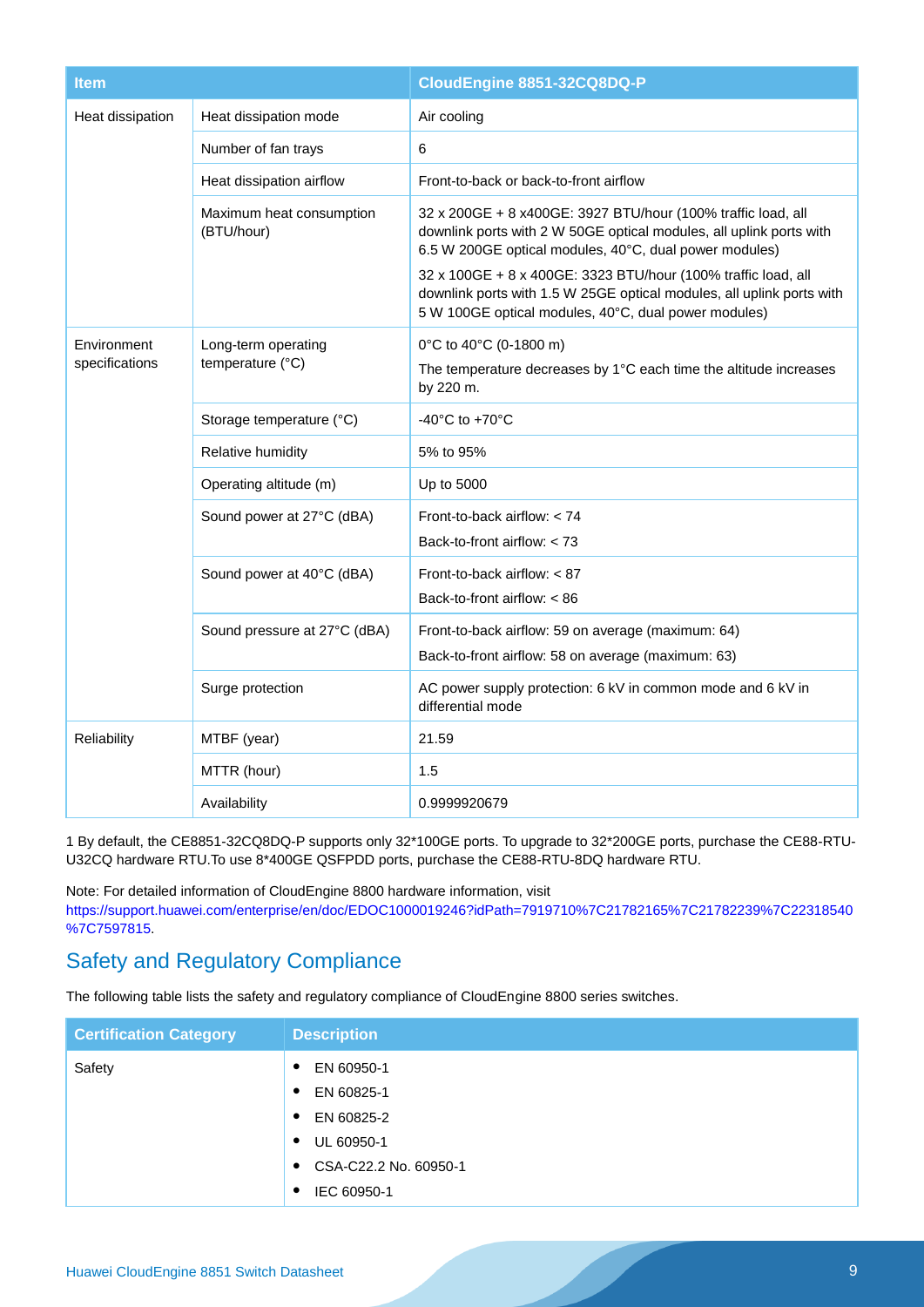| <b>Certification Category</b>        | <b>Description</b>                    |
|--------------------------------------|---------------------------------------|
|                                      | AS/NZS 60950-1<br>$\bullet$           |
|                                      | GB4943<br>٠                           |
| <b>Electromagnetic Compatibility</b> | EN 300386<br>$\bullet$                |
| (EMC)                                | <b>EN 55032: CLASS A</b><br>$\bullet$ |
|                                      | EN 55024<br>٠                         |
|                                      | IEC/EN 61000-3-2<br>٠                 |
|                                      | IEC/EN 61000-3-3<br>٠                 |
|                                      | FCC 47CFR Part15 CLASS A<br>٠         |
|                                      | ICES-003: CLASS A<br>٠                |
|                                      | CISPR 32: CLASS A<br>٠                |
|                                      | CISPR 24<br>٠                         |
|                                      | <b>AS/NZS CISPR32</b><br>٠            |
|                                      | VCCI- CISPR32: CLASS A<br>٠           |
|                                      | GB9254 CLASS A<br>$\bullet$           |
| Environment                          | 2011/65/EU EN 50581<br>٠              |
|                                      | 2012/19/EU EN 50419<br>$\bullet$      |
|                                      | (EC) No.1907/2006<br>٠                |
|                                      | GB/T 26572<br>٠                       |
|                                      | ETSI EN 300 019-1-1<br>٠              |
|                                      | ETSI EN 300 019-1-2<br>٠              |
|                                      | ETSI EN 300 019-1-3<br>٠              |
|                                      | ETSI EN 300 753 GR63<br>٠             |

Note

EMC: electromagnetic compatibility

CISPR: International Special Committee on Radio Interference

- EN: European Standard
- ETSI: European Telecommunications Standards Institute
- CFR: Code of Federal Regulations
- FCC: Federal Communication Commission
- IEC: International Electrotechnical Commission
- AS/NZS: Australian/New Zealand Standard
- VCCI: Voluntary Control Council for Interference
- UL: Underwriters Laboratories

CSA: Canadian Standards Association

### Supported MIBs

For details about the MIB information, visit [https://support.huawei.com/enterprise/en/switches/cloudengine-8800-pid-](https://support.huawei.com/enterprise/en/switches/cloudengine-8800-pid-21128158/doc)[21128158/doc.](https://support.huawei.com/enterprise/en/switches/cloudengine-8800-pid-21128158/doc)

### Optical Transceivers and Cable

For details about the optical transceivers and cables information, visit [https://e.huawei.com/en/material/networking/dcswitch/f6d91cf16df0474998087676a33fd41e.](https://e.huawei.com/en/material/networking/dcswitch/f6d91cf16df0474998087676a33fd41e)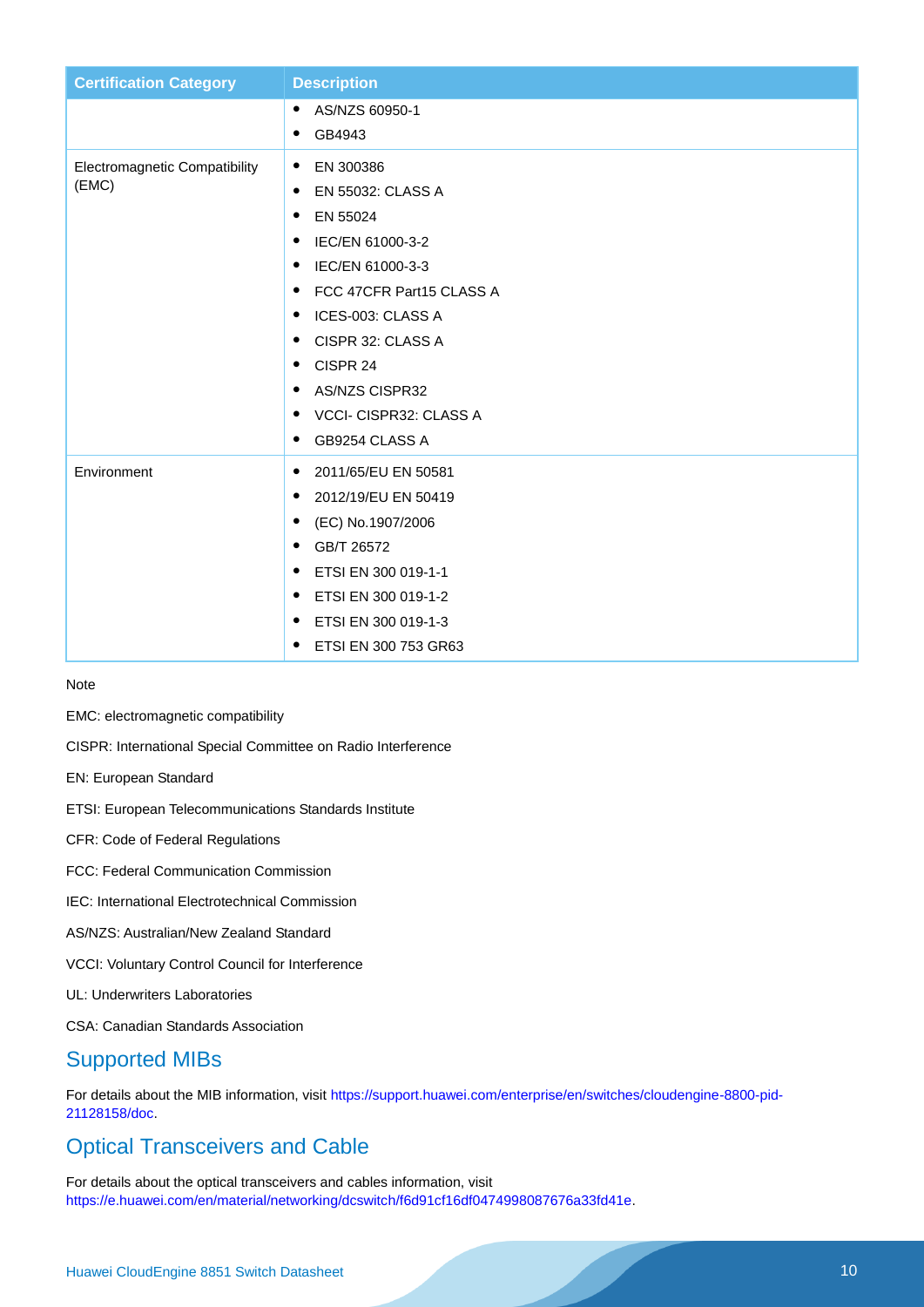# **Ordering Information**

| <b>Mainframe</b>  |                                                                                                                 |
|-------------------|-----------------------------------------------------------------------------------------------------------------|
| CE8851-32CQ8DQ-P  | CE8851-32CQ8DQ-P Switch(32*100GE QSFP28,8*400G QSFPDD, Without Fan and Power<br>Module)(CM)                     |
| CE8851-32CQ8DQ-PB | CE8851-32CQ8DQ-PB Switch(32*100GE QSFP28,8*400G QSFPDD,2*AC Power<br>Module, 6*FAN Box, Port-side Intake) (CM)  |
| CE8851-32CQ8DQ-PF | CE8851-32CQ8DQ-PF Switch(32*100GE QSFP28,8*400G QSFPDD,2*AC Power<br>Module, 6*FAN Box, Port-side Exhaust) (CM) |

### Fan Tray

| Model      | <b>Description</b>                | <b>Applicable Product</b> |
|------------|-----------------------------------|---------------------------|
| FAN-036A-F | Fan box(F,FAN panel side intake)  | CE8851-32CQ8DQ-P          |
| FAN-036A-B | Fan box(B,FAN panel side exhaust) | CE8851-32CQ8DQ-P          |

### Power

| <b>Model</b> | <b>Description</b>                                                         | <b>Applicable Product</b> |
|--------------|----------------------------------------------------------------------------|---------------------------|
| PAC1K2S12-CB | 1200W AC&240V DC Power Module (Back to<br>Front, Power panel side air-out) | CE8851-32CQ8DQ-P          |
| PAC1K2S12-CF | 1200W AC&240V DC Power Module (Front to<br>Back, Power panel side intake)  | CE8851-32CQ8DQ-P          |

| l Hardware RTU |                                                              |
|----------------|--------------------------------------------------------------|
| CE88-RTU-8DQ   | 8*400G Port Right-to-Use for CloudEngine 8800                |
| CE88-RTU-U32CQ | 32*100G Upgrade to 32*200G Right-to-Use for CloudEngine 8800 |

| <b>Software</b>               |                                                                                                           |  |
|-------------------------------|-----------------------------------------------------------------------------------------------------------|--|
| N <sub>1</sub> -CE88LIC-CFFD  | N1-CloudFabric Foundation SW License for CloudEngine 8800                                                 |  |
| N1-CE88CFFD-SnS1Y             | N1-CloudFabric Foundation SW License for CloudEngine 8800-SnS-Year                                        |  |
| N <sub>1</sub> -CE88LIC-CFAD  | N1-CloudFabric Advanced SW License for CloudEngine 8800                                                   |  |
| N1-CE88CFAD-SnS1Y             | N1-CloudFabric Advanced SW License for CloudEngine 8800-SnS-Year                                          |  |
| N <sub>1</sub> -CE88LIC-CFPM  | N1-CloudFabric Premium SW License for CloudEngine 8800                                                    |  |
| N1-CE88CFPM-SnS1Y             | N1-CloudFabric Premium SW License for CloudEngine 8800 - SnS-Year                                         |  |
| N <sub>1</sub> -CE-F-LIC-MDCA | N1-CloudEngine Data Center Switch Multi-cloud Multi-DC Value-added Package - Fixed                        |  |
| N1-CEFMDCA-SnS1Y              | N1-CloudEngine Data Center Switch Multi-cloud Multi-DC Value-added Package, Per<br>Fixed device -SnS-Year |  |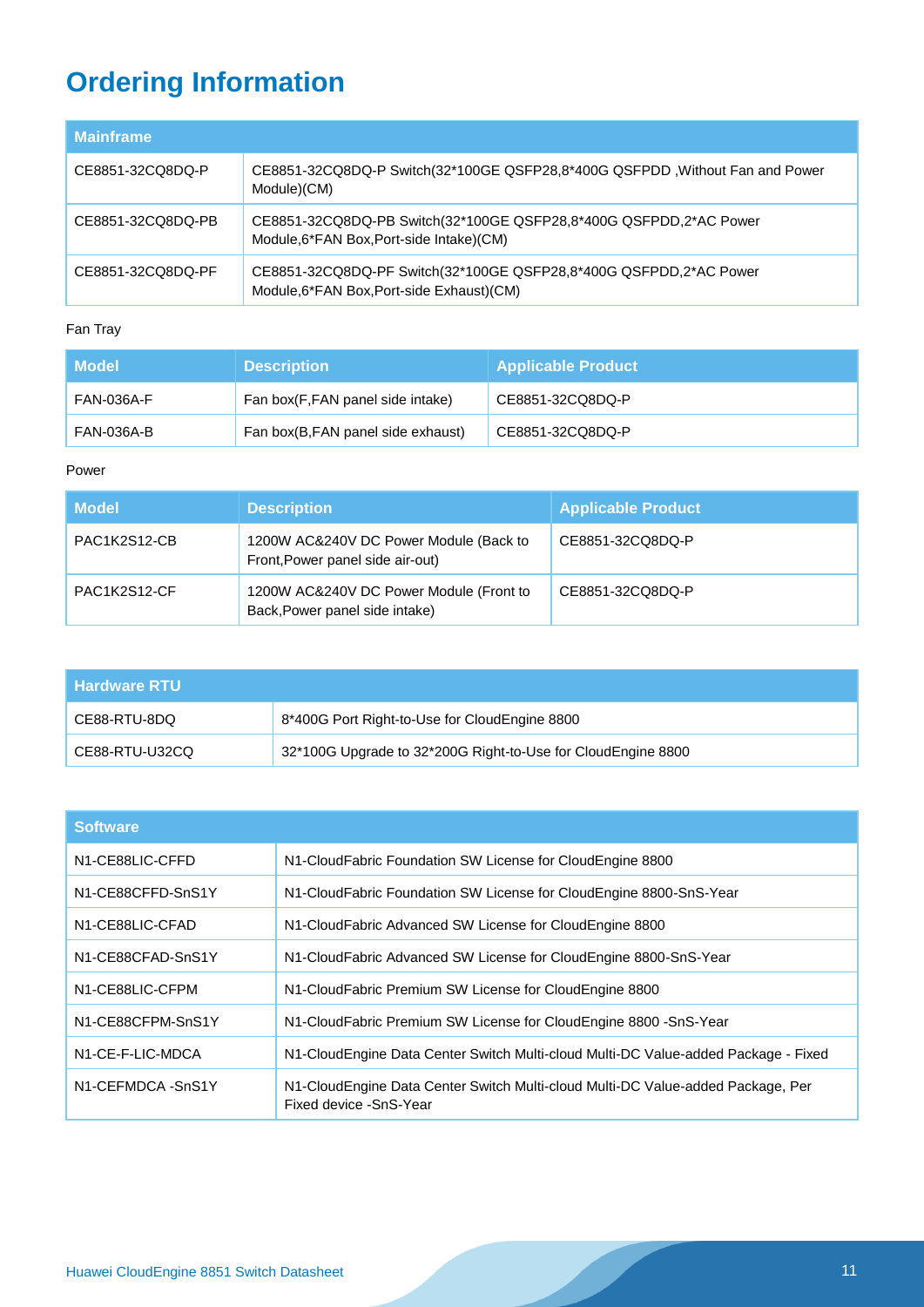# **Networking and Application**

### **Data Center Applications**

On a typical data center network, CloudEngine 8851 switches work as TOR switches and connect to CloudEngine 16800 or CloudEngine 12800 or CloudEngine 8800 switches using 400GE/100GE ports, building an end-to-end 400GE/100GE full-mesh network. The core and TOR switches use fabric technologies such as VXLAN to build a non-blocking large Layer 2 network, which allows for large-scale VM migration and flexible service deployment.



Note: VXLAN can also be used on campus networks to support flexible service deployment in different service areas.